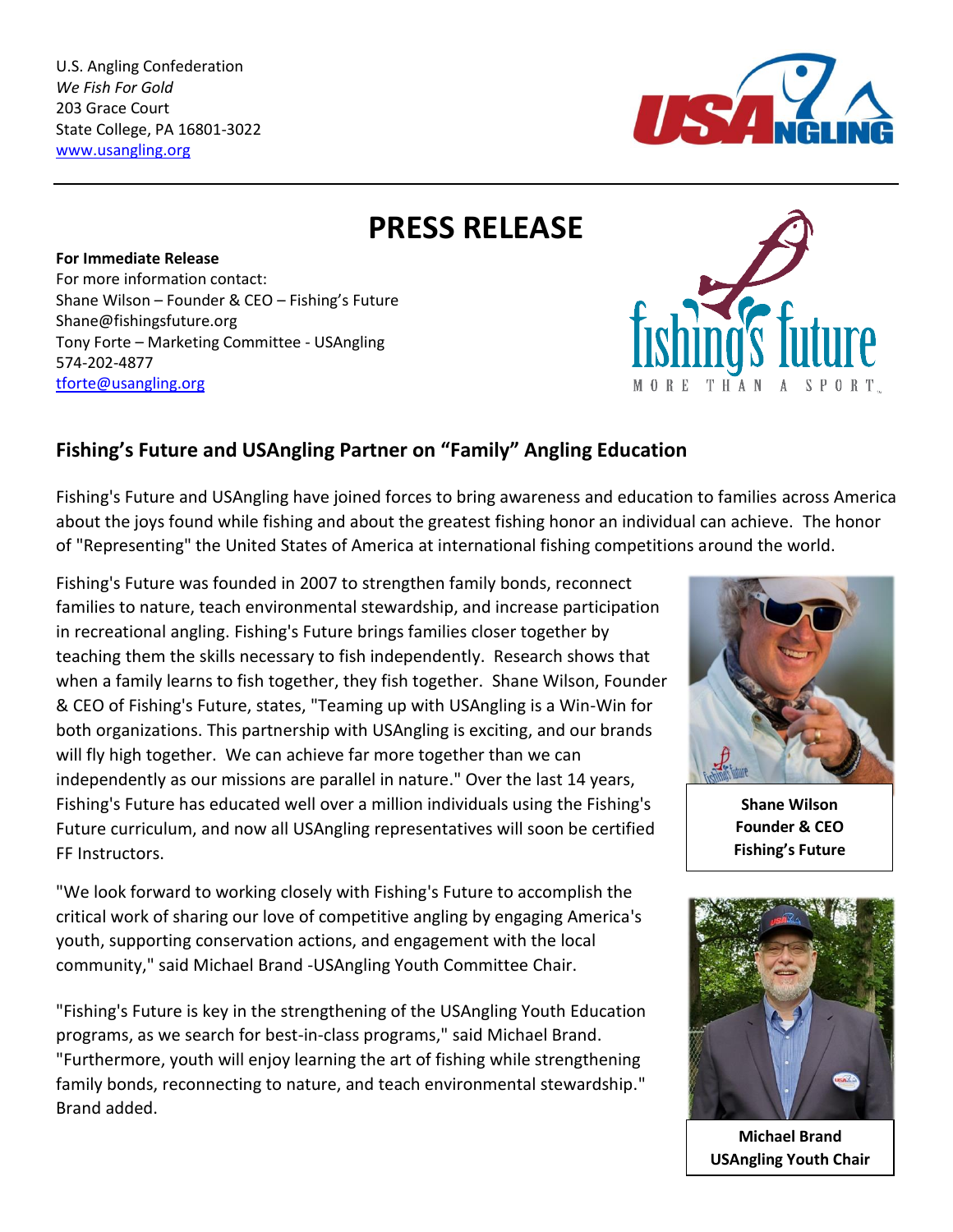Wilson smiles as he says, "Together we will Reestablish fishing as America's #1 pastime. As we come out of this pandemic, the timing is right as our families need this. Our society needs this. The industry needs this, and America needs this. What better way to shape the next generation of anglers than to share with them that one day they could be fishing on the USAngling Fishing team representing America on the international circuit, talk about a dream. Bring on the GOLD!"



**Both Leaders are "Hands on" when it comes to family fishing events**

## **About Fishing's Future:**

Fishing's Future is a 501c3 non-profit, Corporation tax ID #20-8782271

Fishing's Future Mission is to;

- Reconnect youth to family and strengthen family relationships
- Reconnect families to nature
- Teach environmental stewardship and increase awareness of the protection
- conservation and restoration of our nation's aquatic natural resources
- Increase participation in recreational angling

For more information on Fishing's Future visit https://fishingsfuture.org

## **About USAngling:**

USAngling, a 501c3 charitable organization, provides leadership for USA National Fishing Teams as they compete worldwide, shares our love of competitive angling by engaging America's youth, supports conservation actions, and interacts with the community.